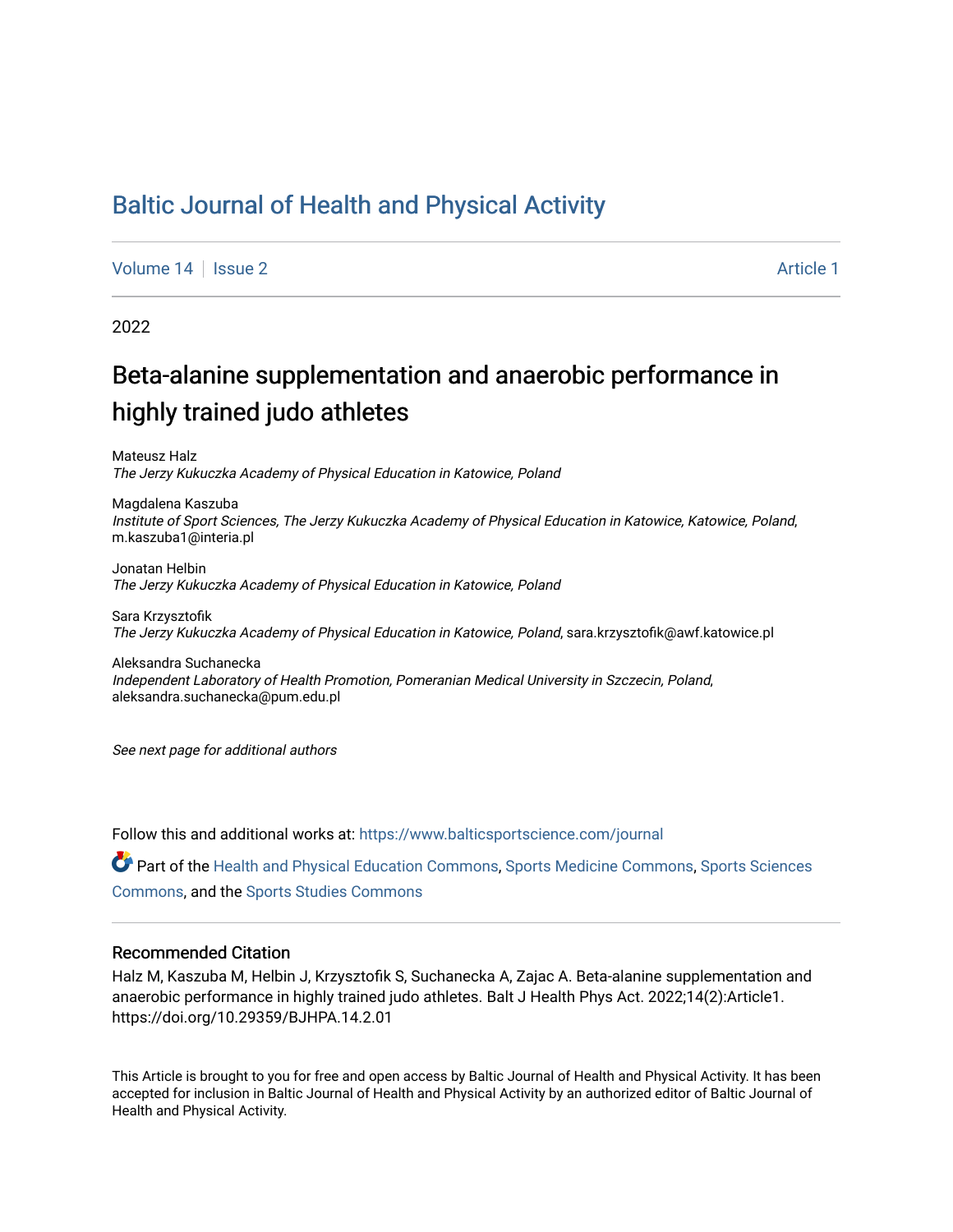## Beta-alanine supplementation and anaerobic performance in highly trained judo athletes

## **Abstract**

Introduction. Previous studies have shown that several weeks of beta-alanine (BA) supplementation increases anaerobic work capacity and decreases muscular fatigue, but limited research was conducted on elite martial arts athletes. Therefore, the purpose of this study was to investigate the effect of chronic BA supplementation on high-intensity intermittent upper and lower-body performance in highly-trained judo athletes. Material and Methods: Sixteen elite judo athletes (21.8 ± 2.5 years old) were randomly assigned to receive either BA (4 g/d over the first 2 weeks and 6 g/d in the last 2 weeks) or placebo for 4 weeks. Before and after BA supplementation, the athletes completed two double 30-s upper and lower limb Wingate tests, separated by 3 min. Blood samples were collected for lactate and di-carbonate concentration at baseline and post-exercise. Results: BA supplementation improved Lower and Upper Limb Total Work (p < 0.001) and Upper Limb Mean Power (p < 0.001) during Wingate Test. However, there were no significant differences in Lower Limb Mean Power in the BA group and in any obtained results in the placebo group. Additionally, a significant increase in the postworkout lactate and di-carbonate concentration (p < 0.001) was observed. Conclusions: Chronic supplementation of BA effectively enhances high-intensity intermittent upper and lower-body performance in highly-trained judo athletes.

## Keywords

beta-alanine, sports performance, martial arts, sports nutrition, suplement

## Cover Page Footnote

Acknowledgements: This study would not have been possible without our athletes' commitment, time and effort.

### Authors

Mateusz Halz, Magdalena Kaszuba, Jonatan Helbin, Sara Krzysztofik, Aleksandra Suchanecka, and Adam Zając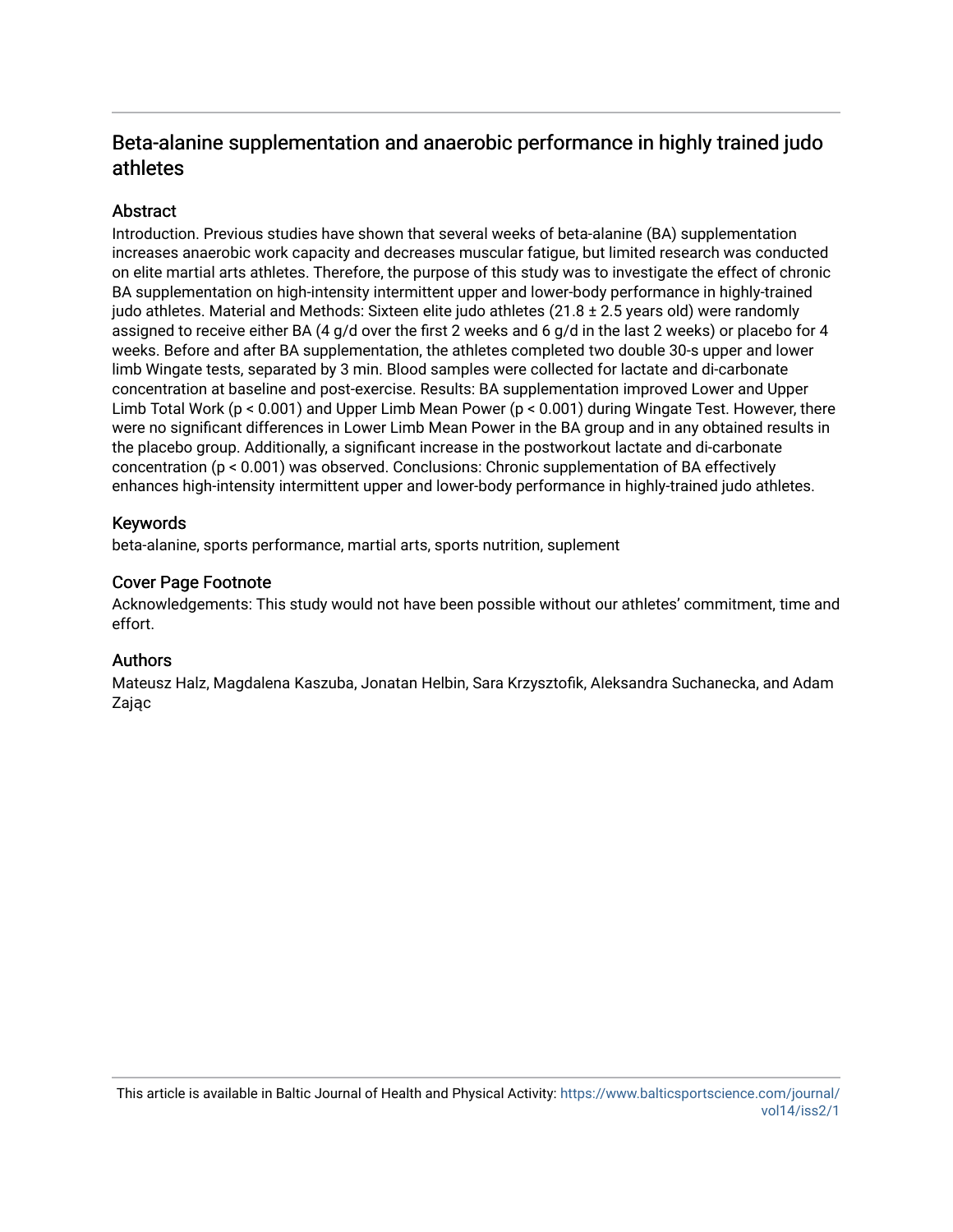

# *Article* **Beta-alanine supplementation and anaerobic performance in highly trained judo athletes**

**Mateusz HALZ1, Magdalena KASZUBA2\*, Jonatan HELBIN3, Sara KRZYSZTOFIK4, Aleksandra SUCHANECKA5, Adam ZAJĄC<sup>6</sup>**

- <sup>1</sup> The Jerzy Kukuczka Academy of Physical Education in Katowice, Poland
- <sup>2</sup> Institute of Sport Sciences, The Jerzy Kukuczka Academy of Physical Education in Katowice, Poland
- <sup>3</sup> The Jerzy Kukuczka Academy of Physical Education in Katowice, Poland
- 4 The Jerzy Kukuczka Academy of Physical Education in Katowice, Poland
- <sup>5</sup> Independent Laboratory of Health Promotion, Pomeranian Medical University in Szczecin, Poland, ORCI[D 0000-0002-7137-1429](https://orcid.org/0000-0002-7137-1429)
- <sup>6</sup> The Jerzy Kukuczka Academy of Physical Education in Katowice, Poland, ORCID [0000-0002-4374-4822](https://orcid.org/0000-0002-4374-4822)
- **\*** Correspondence: Magdalena Kaszuba, Institute of Sport Sciences, The Jerzy Kukuczka Academy of Physical Eduction in Katowice, Mikolowska 72a, 40-065 Katowice, Poland, e-mail: m.kaszuba1@interia.pl

**Abstract:** Introduction. Previous studies have shown that several weeks of beta-alanine (BA) supplementation increases anaerobic work capacity and decreases muscular fatigue, but limited research was conducted on elite martial arts athletes. Therefore, the purpose of this study was to investigate the effect of chronic BA supplementation on high-intensity intermittent upper and lower-body performance in highly-trained judo athletes. Material and Methods: Sixteen elite judo athletes  $(21.8 \pm 2.5$ years old) were randomly assigned to receive either BA  $(4 \text{ g/d over the first 2 weeks and 6 g/d in the})$ last 2 weeks) or placebo for 4 weeks. Before and after BA supplementation, the athletes completed two double 30-s upper and lower limb Wingate tests, separated by 3 min. Blood samples were collected for lactate and di-carbonate concentration at baseline and post-exercise. Results: BA supplementation improved Lower and Upper Limb Total Work (*p* < 0.001) and Upper Limb Mean Power (*p* < 0.001) during Wingate Test. However, there were no significant differences in Lower Limb Mean Power in the BA group and in any obtained results in the placebo group. Additionally, a significant increase in the postworkout lactate and di-carbonate concentration  $(p < 0.001)$  was observed. Conclusions: Chronic supplementation of BA effectively enhances high-intensity intermittent upper and lower-body performance in highly-trained judo athletes.

**Keywords:** beta-alanine, sports performance, martial arts, sports nutrition, supplement.

#### **1. Introduction**

In judo, as well as in other combat sports, bouts of high-intensity activities dominate during competition. Considering the above statement, anaerobic power and anaerobic capacity determine sports performance and the dominant metabolic pathways in competition. During judo combat, which usually lasts 4 minutes, a decrease in power in repeated explosive movements is primarily attributed to the decompensated acid-base balance, hypohydration, and depletion of muscle glycogen [1, 2]. Factors determining fatigue are complex and include both central and peripheral components [3]. When high-intensity exercise lasts longer than 6–7 s or is repeated without adequate rest, high-energy phosphates cannot supply the needed energy, and a significant shift towards glycolysis occurs [1]. In consequence, hydrogen ions (H+) begin to accumulate leading to decreased muscle pH, which ultimately leads to a decrease in performance, especially force production. The higher the intensity of exercise during a fight, the greater the reliance on glycolysis and

**Citation:** Halz M, Kaszuba M, Helbin J, Krzysztofik S, Suchanecka A, Zajac A. Beta-alanine supplementation and anaerobic performance in highly trained judo athletes. Balt J Health Phys Act. 2022;14(2):Article1. https://doi.org/10.29359/BJHPA.14.2.01

Academic Editor: Aleksandra Bojarczuk

Received: January 2022 Accepted: March 2022 Published: June 2022

**Publisher's Note:** BJHPA stays neutral with regard to jurisdictional claims in published maps and institutional affiliations.



**Copyright:** © 2022 by Gdansk University of Physical Education and Sport.

Submitted for possible open access publication under the terms and conditions of the Creative Commons Attribution (CC-BY-NC-ND) license (https://creativecommons.org/licenses/ by/4.0/).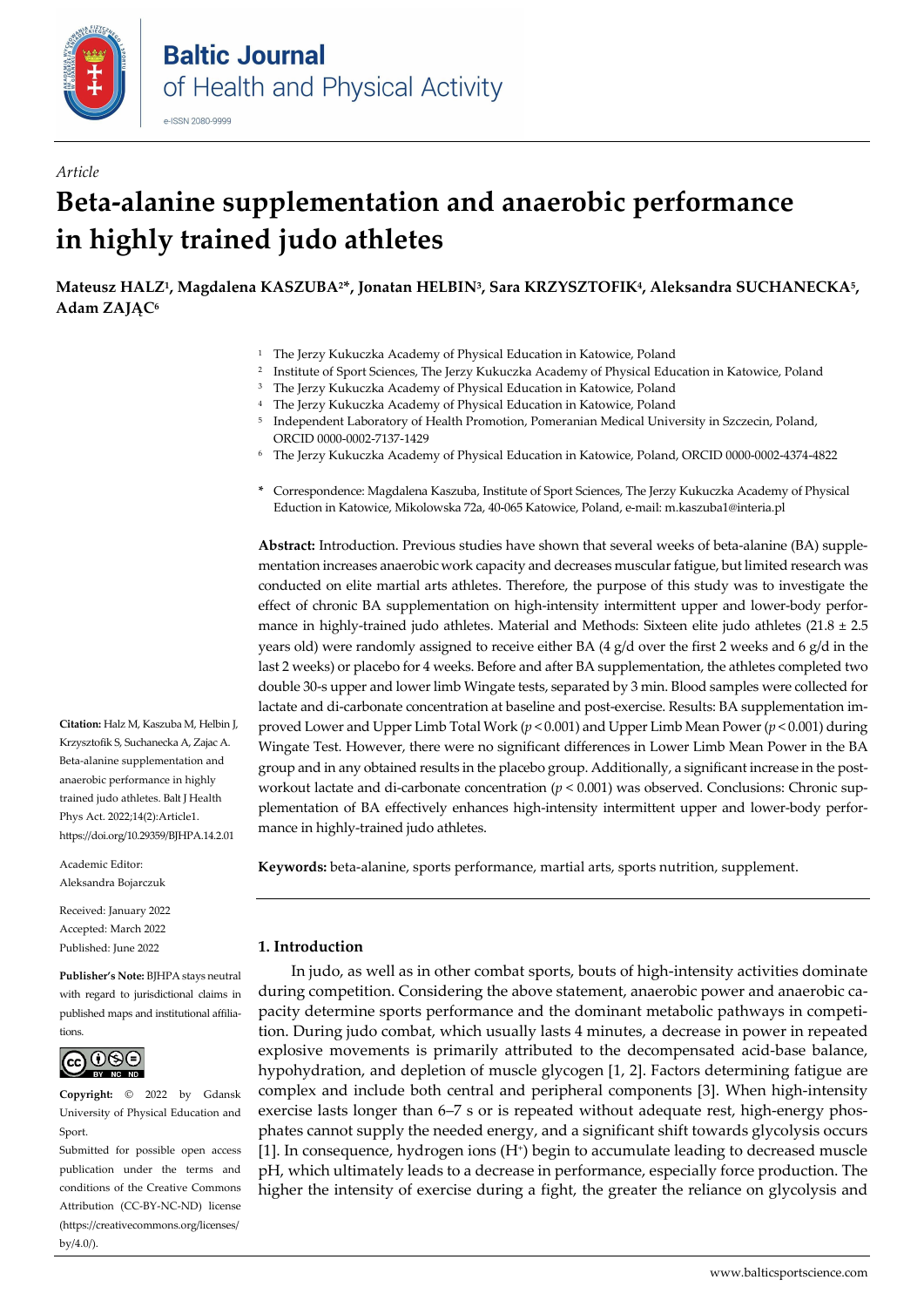higher production of lactic acid and  $H^+$  [4]. This concomitantly leads to a further decline in intramuscular pH and a drop in performance. The accumulation of H+ in the active muscles due to high-intensity exercise affects metabolic processes, diminishing the rate of phosphocreatine resynthesis, inhibiting the rate of glycolysis and the contractile process as well [5]. Having this in mind, scientists, coaches, and athletes have experimented with different buffering agents that increase the ability to tolerate higher concentrations of H+, allowing for glycolysis to maintain ATP resynthesis for a longer period of time. Of the many natural ergogenic substances available, the effectiveness of some has been confirmed empirically. These include sodium bicarbonate, creatine, and beta-alanine (BA) [6– 9]. The majority of studies on sodium or potassium bicarbonate indicate acute benefits on performance, while creatine and BA require a loading phase, thus chronic changes in performance are reported more often [10–12]. It has been proposed that BA increases carnosine skeletal muscle concentration, which serves as an intramuscular buffer. BA binds with histidine to form carnosine which is stored within skeletal muscles. There is some evidence that several weeks of BA supplementation increases anaerobic work capacity and decreases muscular fatigue [8, 13]. Carnosine itself can be supplemented; however, it is hydrolyzed in the stomach producing BA and histidine. Because BA is a rate-limiting substrate, its supplementation has shown greater effects in increasing carnosine muscle concentration. Carnosine is a naturally occurring compound found in numerous tissues, including skeletal muscles, where its concentration is the highest. It has several significant functions in the human body including buffering, antioxidant properties, enzyme regulation, and calcium  $(Ca^{2+})$  regulation [4, 13]. The concentration of carnosine is significantly higher in fast-twitch muscle fibers, which justifies the fact that animals exposed to sprints or dynamic fighting have higher carnosine muscle content than those with a prevalence of slow-twitch muscle fibers subjected to endurance activities [14]. The same is true for athletes. Those that practice anaerobic sports disciplines, such as sprints and weightlifting, usually have higher intramuscular concentrations of carnosine. Some studies indicate that high-intensity training increases muscle carnosine concentration [15]. Theoretically, increased carnosine concentration through BA supplementation should increase buffering capacity, delay fatigue, and enhance anaerobic performance. However, results from previous studies have given unequivocal results. It seems that the outcome of BA supplementation studies depends on the time and intensity of the exercise protocol, the duration and dosage of the supplementation, and the type of participants (trained and untrained) [11, 13, 16]. Considering the above, the purpose of this study was to evaluate the effects of BA supplementation over 4 weeks on the anaerobic performance of highly trained judo athletes.

#### **2. Materials and Methods**

#### *2.1. Participants*

Sixteen judo athletes with an average of 5.2 years of training experience participated in the study. Athletes from the heavyweight and lightweight categories were excluded to constitute a homogenous group in regard to age, sports level and body weight, as well as aerobic and anaerobic performance (Table 1). The subjects  $(n = 16)$  were randomly divided into two groups: a beta-alanine group (BA group; n = 8), which received BA supplements over 4 weeks, and a placebo group  $(n = 8)$ , which ingested a placebo. All subjects had valid medical examinations and showed no contraindications to participate in the study. The athletes were informed verbally and in writing of the experimental protocol, the possibility to with draw at any stage of the experiment, and gave their written consent for participation.

The study was approved by the Research Ethics Committee of the Academy of Physical Education in Katowice, Poland.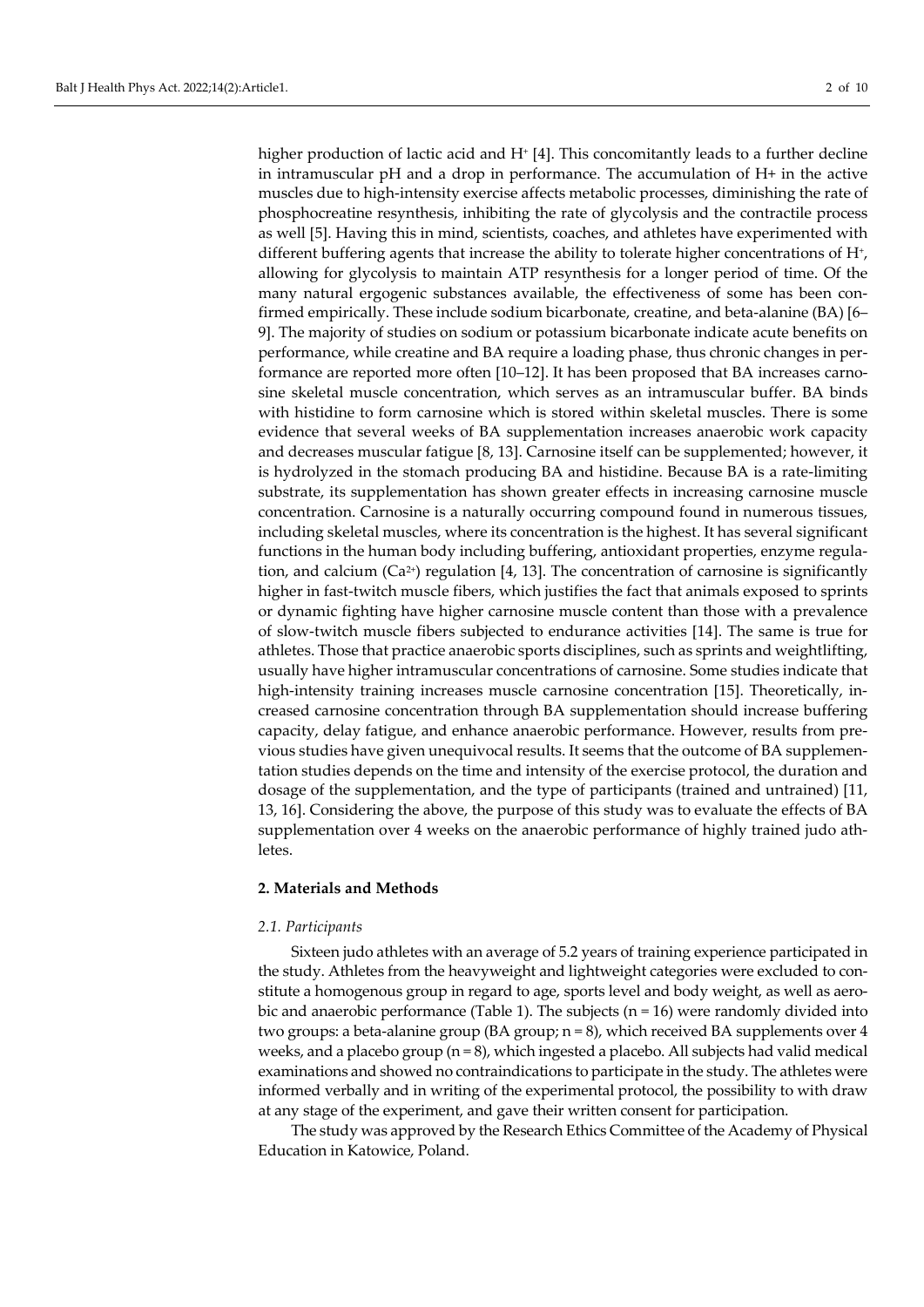| <b>BA Group</b> | Placebo Group   |
|-----------------|-----------------|
| $(n=8)$         | $(n=8)$         |
| $20.7 \pm 3.2$  | $22.1 \pm 2.8$  |
| $177.2 \pm 2.6$ | $178.3 \pm 4.9$ |
| $81.5 \pm 3.9$  | $78.4 \pm 5.1$  |
| $10.9 \pm 2.6$  | $9.8 \pm 3.2$   |
| $132 \pm 14$    | $137 \pm 13$    |
| $275 \pm 9$     | 281±14          |
| $18.3 \pm 0.9$  | $19.6 \pm 1.6$  |
| $8.7 \pm 1.1$   | $8.9 \pm 0.9$   |
| $54.5 \pm 3.8$  | $52.6 \pm 4.9$  |
| $20.7 \pm 3.2$  | $22.1 \pm 2.8$  |
|                 |                 |

**Table 1.** Characteristics of the study participants.

Values expressed as mean ± standard deviation. BA – beta-alanine; FM – fat mass; Wt – total work; Pmax – maximal power

#### *2.2. Study Protocol*

The experiment lasted 4 weeks, during which two sets of laboratory tests were carried out to determine anaerobic power and anaerobic capacity of the lower and upper limbs, as well as the acid-base equilibrium, lactate concentration, and buffering capacity. The tests were carried out at baseline and after 4 weeks of supplementation with BA and placebo. The study was conducted during the general conditioning period of the annual training cycle, with a high volume of daily training loads. The participants refrained from exercise for 2 days before testing to minimize the effect of fatigue.

The subjects had their somatic measurements taken, and body composition was evaluated in the morning, between 8.00 and 8.30 am by the electrical impedance technique (Inbody 720, Biospace Co., Japan). Anaerobic performance was evaluated by the 30-s Wingate test protocol for lower and upper limbs respectively, with a passive rest interval of 3 minutes between the bouts of exercise. The test was preceded by a 15 min warm-up which included pedaling and cranking on the ergocycle and stretching. First, the athletes pedaled for 5minwith a resistance of 100 W and a cadence within 70–80 rpm for lower limbs and then cranked for 3 min at 40 W and 50–60 rpm for the upper limbs, followed by stretching. Following the warm-up, the test trial started, in which the objective was to reach the highest cadence in the shortest possible time, and to maintain it throughout the test. The lower limb Wingate protocol was performed on an Excalibur Sport ergocycle with a resistance of  $0.8$  Nm·Kg<sup>-1</sup> (Lode BV, Groningen, Netherland). The upper body Wingate test was carried out on a rotator with a flying start with a load of 0.45  $Nm$ ·Kg<sup>-1</sup> (Brachumera Sport, Lode, Netherland). Each subject completed 2 test trials with an incomplete rest interval in between the trials. The variables of peak power –  $P_{\text{max}}$  (W/Kg) and total work performed – Wt (J/Kg) were registered and calculated by the Lode Ergometer Manager (LEM, software package, the Netherlands).

#### *2.3. Diet and Supplementation Protocol*

Energy intake, as well as macro and micronutrient intake of all subjects, was determined by the 24 h nutrition recall 3 weeks before the study. The participants were placed on an isocaloric (3255 ± 336 kcal/d) mixed diet (55% carbohydrates, 20% protein, 25% fat) before and during the investigation. Three hours before testing, the athletes consumed a light carbohydrate meal and ingested 0.5l of water. During the experiment and 3 weeks before the commencement of the study, the participants did not take any medications or supplements. The 16 judo athletes were divided into 2 equal groups, matched to their anaerobic performance. The BA group received the supplement over 4 weeks while the second group received placebo. The BA was ingested 3 times per day with meals with a dose of  $4g/d$  over the first 2 weeks which was increased to 6  $g/d$  in the last 2 weeks of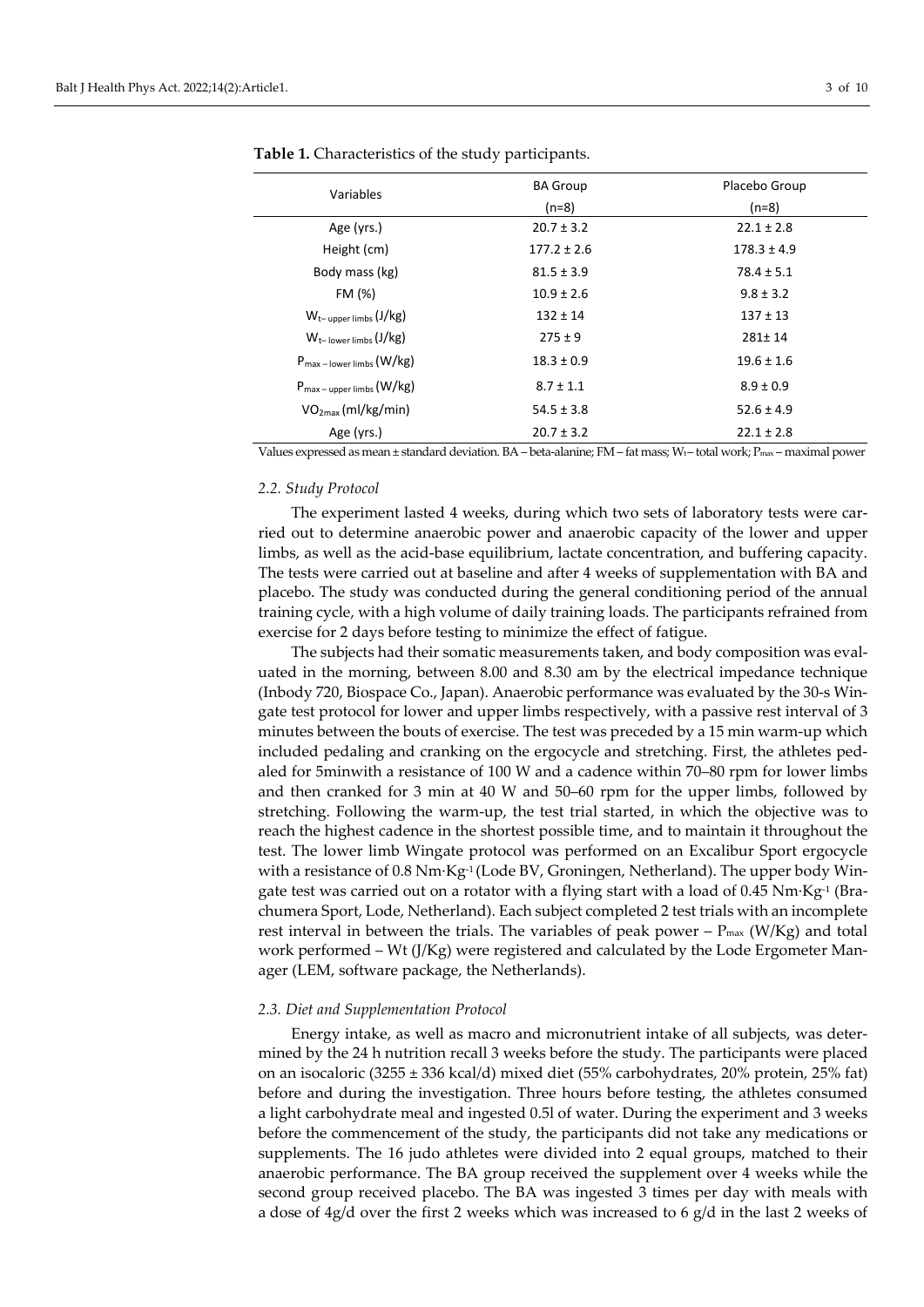the experiment. A placebo design was chosen rather than a crossover study due to the washout time of BA which has been estimated to last 6 to 10 weeks. This would have prolonged the time of the experiment, with some of the elite athletes not available due to international competitions.

#### *2.4. Biomechanical Assays*

To determine lactate concentration (LA) and acid-base equilibrium, the following variables were evaluated: LA (mmol/L) and HCO3-std (mmol/L). The measurements were performed on fingertip capillary blood samples at rest and 3 minutes after the cessation of both Wingate tests. The tests were performed at baseline and after the 4 weeks of intervention. Determination of LA was based on an enzymatic method (Biosen C-line Clinic, EKF-diagnostic GmbH, Barleben, Germany). The remaining variables were measured using a Blood Gas Analyzer GEM 3500 (GEM Premier 3500, Germany).

#### *2.5. Statistical analysis*

The Shapiro-Wilk, Levene and Mauchly's tests were used to verify the normality, homogeneity, and sphericity of the sample's data variances, respectively. Verifications of the differences between analyzed variables before and after BA supplementation and between the BA and placebo groups were performed using ANOVA with repeated measures. Effect sizes (Cohen's *d*) were reported where appropriate. Parametric effect sizes were defined as large for *d* > 0.8, as moderate for *d* between 0.8 and 0.5, and as small for  $d < 0.5$  [17, 18, 19]. Statistical significance was set at  $p < 0.05$ . All statistical analyses were performed using Statistica 9.1 and Microsoft Office and were presented as means with standard deviations.

#### **3. Results**

All participants completed the described testing protocol. The 2-way ANOVA analysis (group x time) revealed significant differences between the baseline and post-intervention period–4 weeks ingestion of BA (BA group) or placebo (placebo group) in the following variables: Lower and Upper Limb Total Work, Upper Limb Mean Power and post-exercise concentration of lactate and di-carbonate in blood plasma.

#### *3.1. Anaerobic performance lactate and acid-base balance parameters*

Tests revealed a statistically significant increase in Lower Limb Total Work (from 239.0 to 258.8 J/kg, with *p* < 0.0001), Upper Limb Total Work (from 193.5 to 205.9 J/kg with *p* = 0.0023), and Upper Limb Mean Power (from 7.2 to 8.3 W/kg with *p* < 0.0001) in the BA group (Fig. 1), when baseline and post-intervention values were compared.

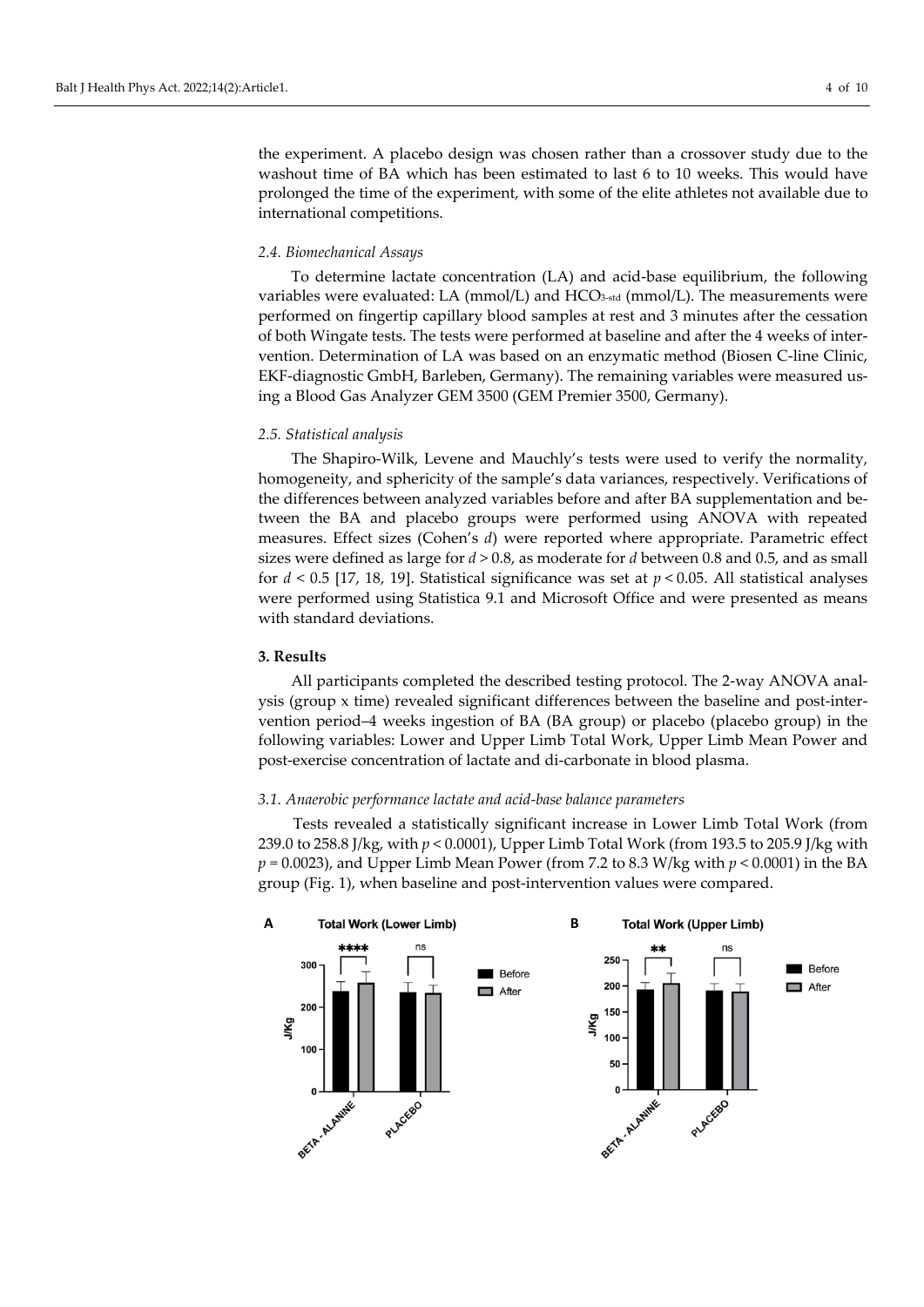

**Fig. 1.** Effects of BA or placebo supplementation on Total Work and Mean Power during Upper and Lower Wingate test.

By contrast, the Placebo group did not reveal any statistically significant results. There were no statistically significant differences in Lower Limb Mean Power when baseline and post-intervention values were compared in the BA and Placebo groups.

A significant increase in post-exercise LA concentration ( $p = 0.0008$ ) and HCO<sub>3rest</sub> concentrations (*p* < 0.0001) was observed.

**Table 2.** The differences in POST exercise blood plasma lactate concentration as well as the resting concentration of di-carbonate before and after BA ingestion in the BA and placebo groups.

| Variables                     |        | BA group          | Placebo group    |
|-------------------------------|--------|-------------------|------------------|
|                               |        | Mean $±$ SD       | Mean $±$ SD      |
| LA <sub>max</sub><br>(mmol/l) | before | $15.52 \pm 1.06$  | $15.61 \pm 0.44$ |
|                               | after  | $17.56 \pm 1.04*$ | $15.45 \pm 0.94$ |
| $HCO3- rest$<br>(mmol/l)      | before | $27.33 \pm 0.07$  | $27.11 \pm 0.07$ |
|                               | after  | $28.86 \pm 0.09*$ | $27.06 \pm 0.05$ |

BA – beta-alanine; PLA – placebo; LAmax – maximal lactate concentration; HCO3<sup>−</sup> rest – di-carbonate concentration



**Fig. 2.** Effects of BA or placebo supplementation on blood plasma lactate and di-carbonate concentration before and after intervention.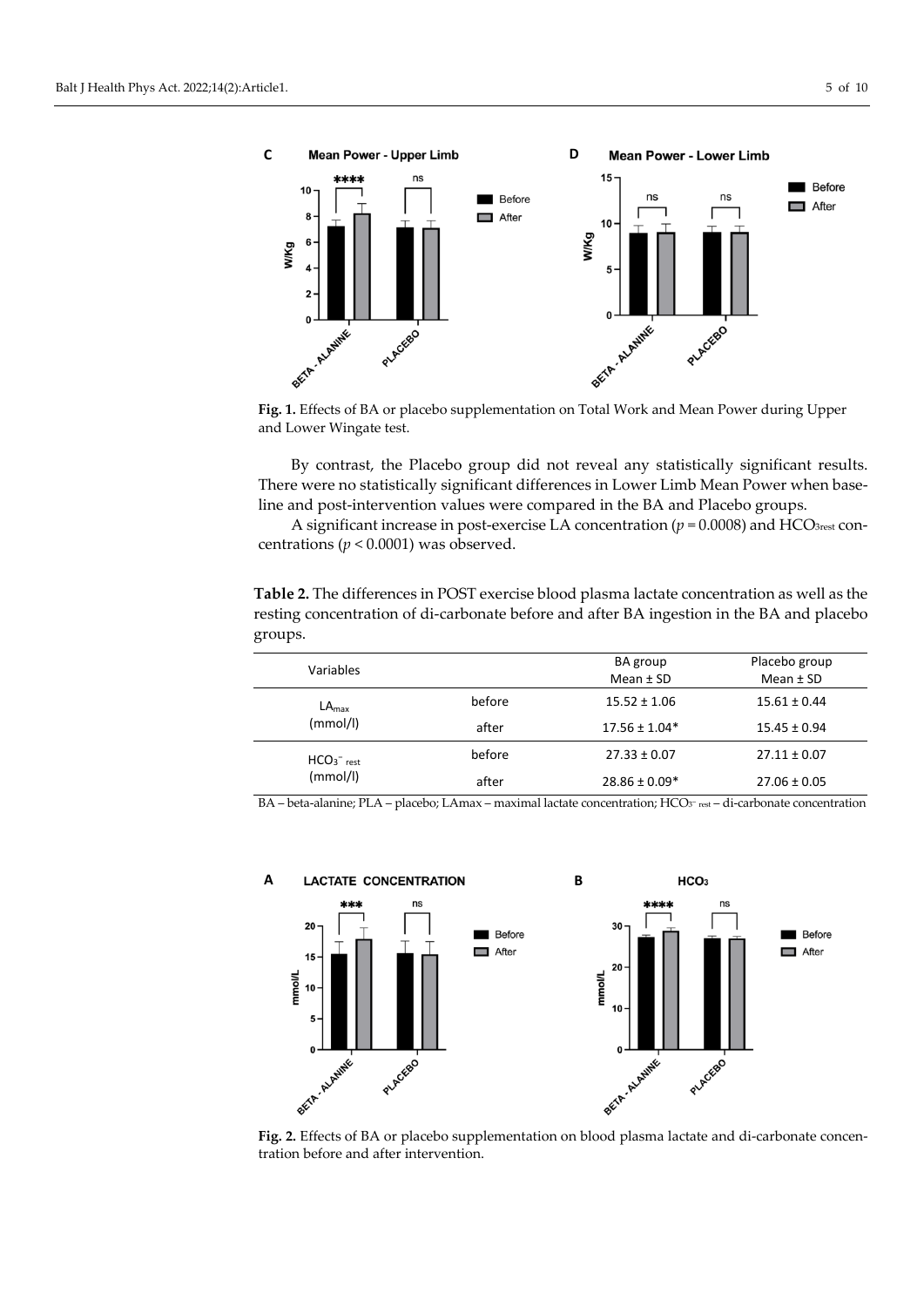#### **4. Discussion**

The main purpose of this study was to investigate the effect of 4 weeks of chronic BA supplementation (in a dose of 4 g/day over the first 2 weeks and 6 g/day in the last 2 weeks) on performance during 2 trials of double 30s Wingate test for the upper and lowerlimbs in highly-trained judo athletes. The results of the presented study indicate that the ingestion of BA supplementation significantly increased Lower and Upper Limb Total Work and Upper Limb Mean Power during the Wingate test between baseline and postintervention measurements. However, the BA supplementation had no performance benefits on Lower Limb Mean Power when comparing baseline and post-intervention values. Additionally, there was a significant increase in LA and di-carbonate concentration between baseline and post-exercise measurements in the BA group. By contrast, in the placebo group no statistically significant differences were observed. Collectively, these outcomes indicated that chronic consumption of BA was effective in improving upper and lower body intermittent performance in highly-trained judo athletes.

Numerous previous studies analyzed the effectiveness of chronic BA intake on Wingate test performance in athletes [20–30], while only a few were conducted on martial art athletes [21, 24, 25]. Results of those studies present conflicting findings and indicated a positive [21] as well as a neutral effect of chronic BA supplementation [24, 25]. In only one study conducted on judo athletes, BA improved the Total Work in the Upper Limb Wingate test [21], which is in line with the current results, where significant improvement of lower (+19.8 J/kg) and upper limbs (+12.4 J/kg) anaerobic capacity was observed. The improvement in Total Work during the Wingate test in the presented study can be explained by ergogenic properties of BA associated with anaerobic endurance [26]. The positive impact of BA supplementation is related to the regulation of the acid-base balance [27], showing intracellular buffering capacity, which improves excitation-contraction processes in the muscle tissue [28]. It has been demonstrated that at least 4 weeks of BA supplementation may improve performance in sports characterized by a marked glycolytic demand [27, 29]. Indeed, the results of the present investigation showed an increased level of LA and di-carbonate between baseline and post-exercise values in the BA group. Therefore, it can be concluded that in the present study BA increased the buffer capacity of blood and tissues [11, 21, 30, 31] and, consequently, increased anaerobic capacity.

It is worth noting that the results of the presented study showed a significant effect of BA supplementation on Upper Limb Mean Power during the Wingate test, without performance benefits on Lower Limb Mean Power. Similarly, in studies conducted on boxers, BA supplementation did not improve Mean Power during the Upper Wingate test [24, 25] and the Lower Wingate test [24]. However, to the best of our knowledge, this is the first study, which evaluated the impact of BA supplementation on the combined Wingate test (upper and lower limbs) in elite martial art athletes. Interestingly, the athletes' sports level may have had an impact on the obtained results because the ergogenic effects of BA supplementation in highly trained athletes are less clear than in non-trained individuals [22]. It has been suggested that athletes might be less responsive to BA supplementation [32, 33]. Nevertheless, the results of this study may be important for elite judo athletes as they need to perform multiple high-intensity intermittent efforts to throw the opponent to the ground or to control him on the mat [34]. The approximate duration of judo combat is  $\sim$ 3 min, during which efforts of  $\sim$ 30 s are interspersed with  $\sim$ 10 s of rest intervals [35]; thus, the high intensity is a similar to the 30 s Wingate test [36] included in the current experiment.

There are some limitations of this study that must be indicated. First, the main limitation is the small number of participants (n=16). Second, our findings were limited only to males, and translating these findings to females should be made with caution. Therefore, further similar research should be conducted on females. Finally, in this study, we did not analyze the muscle tissue to confirm the efficacy of BA in increasing muscle carnosine. However, all previous studies [37–39] confirm the effectiveness of using a dose of 1.6–6.4 g BA daily for 4 weeks or more in increasing muscle carnosine by up to >40% [14, 27, 29, 37].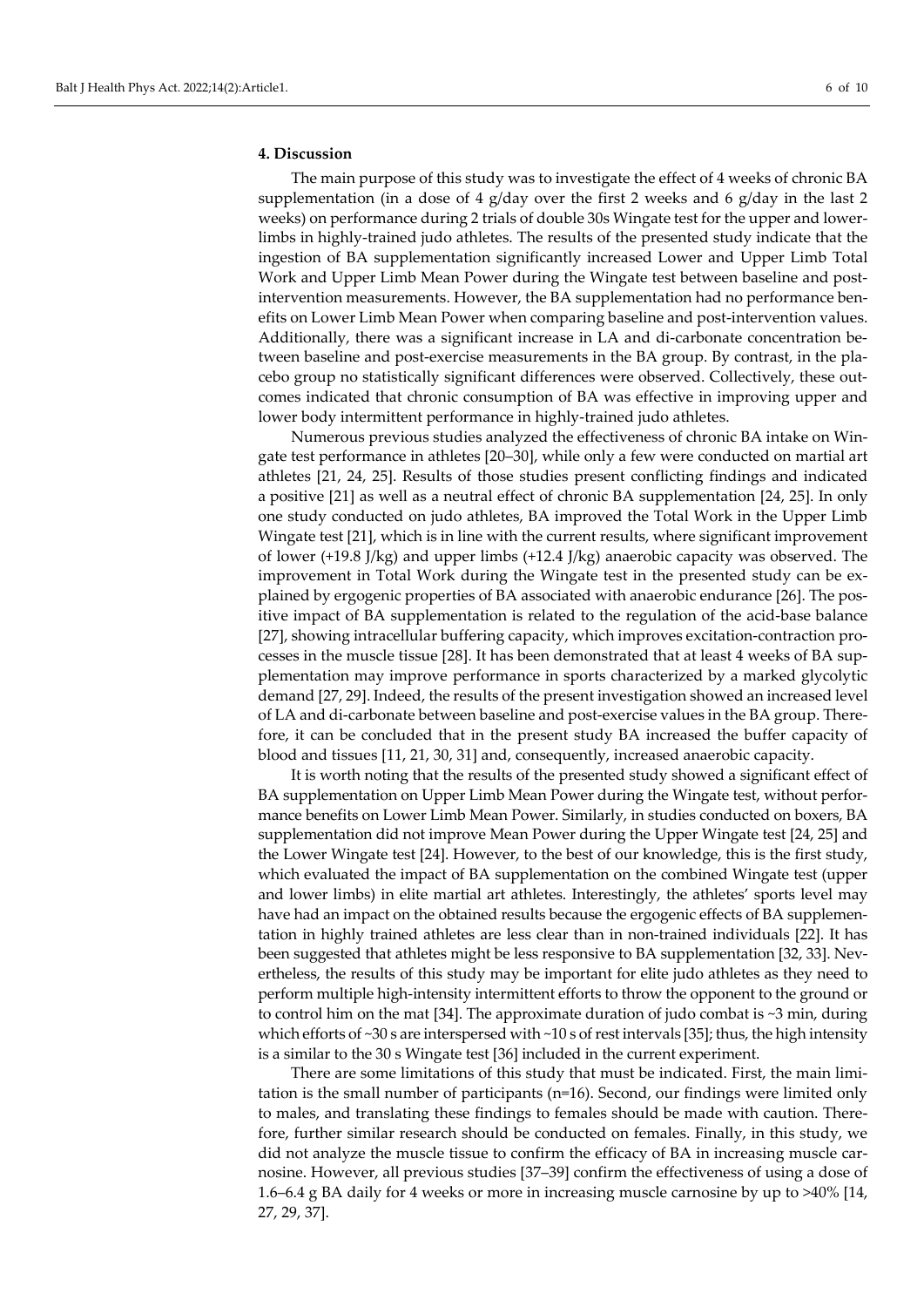Results of the current investigation confirmed that chronic BA supplementation (in a dose of 4 g/day over the first 2 weeks and 6 g/day in the last 2 weeks) enhances highintensity intermittent upper and lower-body performance in elite judo athletes. BA supplementation may be particularly useful for judo athletes, where high upper and lower body anaerobic capacity is needed. This investigation indicated the positive effect of longterm BA supplementation on performance in a sample of highly trained athletes.

#### **References**

- 1. Robergs RA, Ghiasvand F, Parker D. Biochemistry of exercise-induced metabolic acidosis. Am J Physiol-Regul Integr Comp Physiol. 2004;287(3):R502–16[. DOI: 10.1152/ajpregu.00114.2004](https://doi.org/10.1152/ajpregu.00114.2004)
- 2. Degoutte F. Energy demands during a judo match and recovery. Br J Sports Med. 2003;37(>3):245–9. DOI[: 10.1136/bjsm.37.3.245](https://doi.org/10.1136/bjsm.37.3.245)
- 3. Zając A, Chalimoniuk M, Gołaś A, Langfort J, Maszczyk A. Central and Peripheral Fatigue During Resistance Exercise – A Critical Review. J Hum Kinet. 2015;49(1):159–69. DOI: [10.1515/hukin-2015-0118](https://doi.org/10.1515/hukin-2015-0118)
- 4. Culbertson JY, Kreider RB, Greenwood M, Cooke M. Effects of Beta-Alanine on Muscle Carnosine and Exercise Performance: A Review of the Current Literature. Nutrients. 2010;2(1):75–98. DOI: [10.3390/nu2010075](https://doi.org/10.3390/nu2010075)
- 5. Jagim AR, Wright GA, Brice AG, Doberstein ST. Effects of Beta-Alanine Supplementation on Sprint Endurance. J Strength Cond Res. 2013;27(2):526–32. DOI[: 10.1519/JSC.0b013e318256bedc](https://doi.org/10.1519/JSC.0b013e318256bedc)
- 6. Chycki J, Kurylas A, Maszczyk A, Golas A, Zajac A. Alkaline water improves exercise-induced metabolic acidosis and enhances anaerobic exercise performance in combat sport athletes. PLoS ONE. 2018;13(11):e0205708. DOI: [10.1371/journal.pone.0205708](https://doi.org/10.1371/journal.pone.0205708)
- 7. Kreider RB, Kalman DS, Antonio J, Ziegenfuss TN, Wildman R, Collins R, et al. International Society of Sports Nutrition position stand: safety and efficacy of creatine supplementation in exercise, sport, and medicine. J Int Soc Sports Nutr. 2017;14(1):18. DOI: [10.1186/s12970-017-0173-z](https://doi.org/10.1186/s12970-017-0173-z)
- 8. Saunders B, Elliott-Sale K, Artioli GG, Swinton PA, Dolan E, Roschel H, et al. β-alanine supplementation to improve exercise capacity and performance: a systematic review and meta-analysis. Br J Sports Med. 2017;51(8):658–69. DOI: [10.1136/bjsports-2016-096396](https://doi.org/10.1136/bjsports-2016-096396)
- 9. Szczesna-Kaczmarek A. Intermittent exercise models may be basic in research of creatine complex effects in aerobic and anaerobic performance of athletes and Cr supplementation influence. Balt J Health Phys Act. 2016;8(3):7–19. DOI: [10.29359/BJHPA.08.3.01](https://doi.org/10.29359/BJHPA.08.3.01)
- 10. Stout JR, Cramer JT, Zoeller RF, Torok D, Costa P, Hoffman JR, et al. Effects of β-alanine supplementation on the onset of neuromuscular fatigue and ventilatory threshold in women. Amino Acids. 2007;32(3):381–6. DOI: [10.1007/s00726-006-0474-z](https://doi.org/10.1007/s00726-006-0474-z)
- 11. Sweeney KM, Wright GA, Glenn Brice A, Doberstein ST. The Effect of β-Alanine Supplementation on Power Performance During Repeated Sprint Activity. J Strength Cond Res. 2010;24(1):79–87. DOI: [10.1519/JSC.0b013e3181c63bd5](https://doi.org/10.1519/JSC.0b013e3181c63bd5)
- 12. Zajac A, Golas A, Chycki J, Halz M, Michalczyk MM. The Effects of Long-Term Magnesium Creatine Chelate Supplementation on Repeated Sprint Ability (RAST) in Elite Soccer Players. Nutrients. 2020;12(10):2961. DOI: [10.3390/nu12102961](https://doi.org/10.3390/nu12102961)
- 13. Smith AE, Walter AA, GraefJL, Kendall KL, Moon JR, Lockwood CM, et al. Effects of βalanine supplementation and high-intensity interval training on endurance performance and body composition in men; a double-blind trial. J Int Soc Sports Nutr. 2009;6(1):5. DOI: [10.1186/1550-2783-6-5](https://doi.org/10.1186/1550-2783-6-5)
- 14. Derave W, Özdemir MS, Harris RC, Pottier A, Reyngoudt H, Koppo K, et al. β-Alanine supplementation augments muscle carnosine content and attenuates fatigue during repeated isokinetic contraction bouts in trained sprinters. J Appl Physiol. 2007;103(5):1736–43. DOI: [10.1152/jap](https://doi.org/10.1152/japplphysiol.00397.2007)[plphysiol.00397.2007](https://doi.org/10.1152/japplphysiol.00397.2007)
- 15. Suzuki Y, Ito O, Takahashi H, Takamatsu K. The Effect of Sprint Training on Skeletal Muscle Carnosine in Humans. Int J Sport Health Sci. 2004;2:105–10. DOI: [10.5432/ijshs.2.105](https://doi.org/10.5432/ijshs.2.105)
- 16. Stout JR, Cramer JT, Mielke M, O'Kroy J, Torok DJ, Zoeller RF. Effects of Twenty-Eight Days of Beta-Alanine and Creatine Monohydrate Supplementation on the Physical Working Capacity at Neuromuscular Fatigue Threshold. J Strength Cond Res. 2006;20(4):928. DOI: <https://doi.org/10.1519/R-19655.1>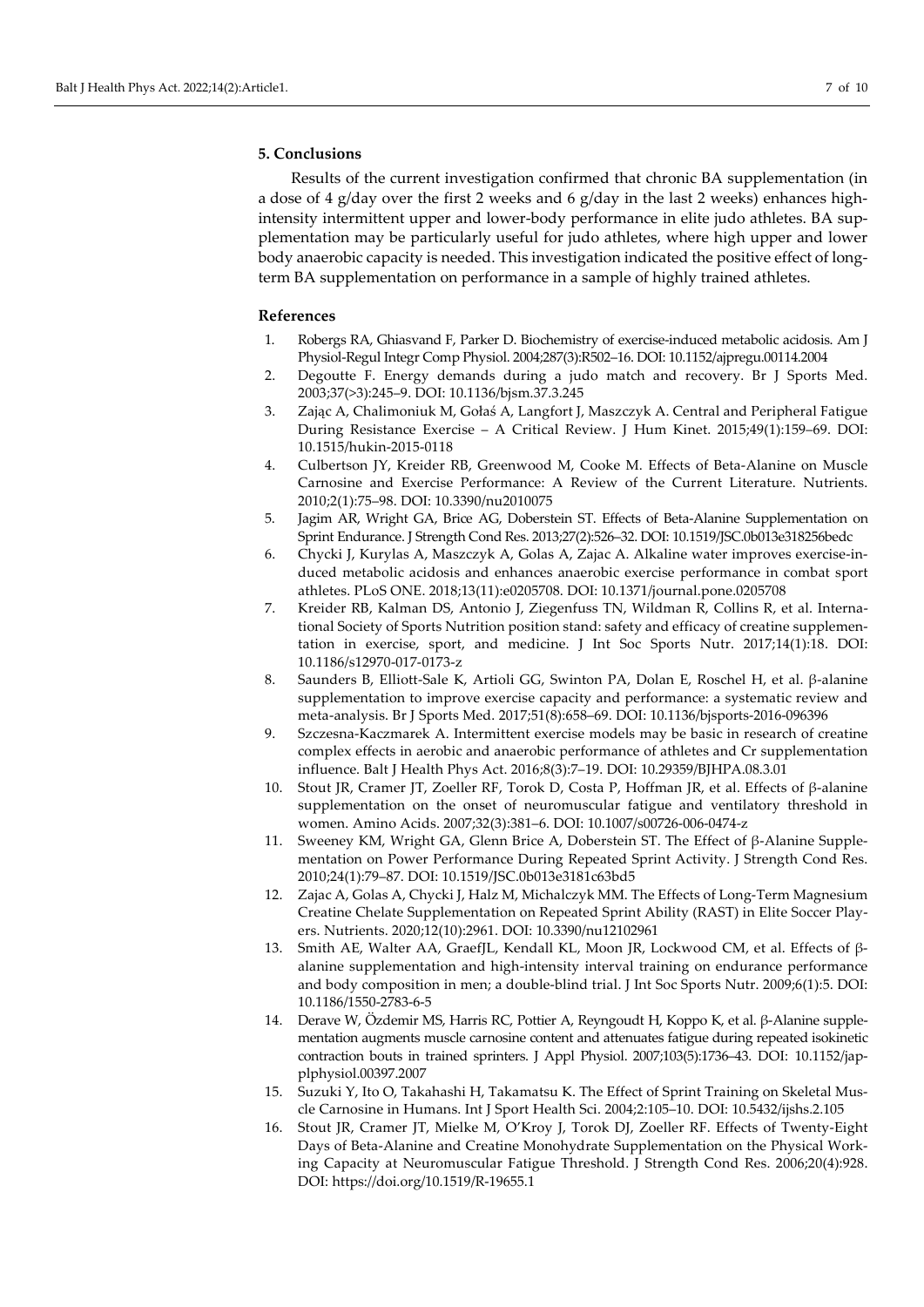- 17. Cohen J. Statistical Power Analysis for the Behavioral Sciences (2nd ed.). Hillsdale, NJ: Lawrence Erlbaum Associates, Publishers.
- 18. Maszczyk A, Gołaś A, Pietraszewski P, Roczniok R, Zając A, Stanula A. Application of Neural and Regression Models in Sports Results Prediction. Procedia – Soc Behav Sci. 2014;117:482–7. DOI[: 10.1016/j.sbspro.2014.02.249](https://doi.org/10.1016/j.sbspro.2014.02.249)
- 19. Maszczyk A, Goals A, Czuba M, Krol H, Wilk M, Kostrzewa M, Zajac A, et al. EMG analysis and modelling of Flat Bench Press using artificial neural networks. South Afr J Res Sport Phys Educ Recr. 2016;38(1). DOI: [10.10520/EJC186985](https://journals.co.za/doi/abs/10.10520/EJC186985)
- 20. Hoffman JR, Ratamess NA, Faigenbaum AD, Ross R, Kang J, Stout JR, et al. Short-duration βalanine supplementation increases training volume and reduces subjective feelings of fatigue in college football players. Nutr Res. 2008;28(1):31–5. DOI: [10.1016/j.nutres.2007.11.004](https://doi.org/10.1016/j.nutres.2007.11.004)
- 21. Tobias G, Benatti FB, de Salles Painelli V, Roschel H, Gualano B, Sale C, et al. Additive effects of beta-alanine and sodium bicarbonate on upper-body intermittent performance. Amino Acids. 2013;45(2):309–17. DOI: [10.1007/s00726-013-1495-z](https://doi.org/10.1007/s00726-013-1495-z)
- 22. de Salles Painelli V, Saunders B, Sale C, Harris RC, Solis MY, Roschel H, et al. Influence of training status on high-intensity intermittent performance in response to β-alanine supplementation. Amino Acids. 2014;46(5):1207–15. DOI: [10.1007/s00726-014-1678-2](https://doi.org/10.1007/s00726-014-1678-2)
- 23. Cochran AJR, Percival ME, Thompson S, Gillen JB, MacInnis MJ, Potter MA, et al. β-Alanine Supplementation Does Not Augment the Skeletal Muscle Adaptive Response to 6 Weeks of Sprint Interval Training. Int J Sport Nutr Exerc Metab. 2015;25(6):541–9. DOI: [10.1123/ijsnem.2015-0046](https://doi.org/10.1123/ijsnem.2015-0046)
- 24. Kim K-J, Song H-S, Yoon DH, Fukuda DH, Kim SH, Park D-H. The effects of 10 weeks of β-alanine supplementation on peak power, power drop, and lactate response in Korean national team boxers. J ExercRehabil. 2018;14(6):985–92. DOI: [10.12965/jer.1836462.231](https://doi.org/10.12965/jer.1836462.231)
- 25. Alabsi K, Rashidlamir A, Dokht EH. The Effect of 4 Weeks of Strength Training and Beta-Alanine Supplementation on Anaerobic Power and Carnosine Level in Boxer Players. J Sci Sport Exerc. 2022 Jan.
- 26. Trexler ET, Smith-Ryan AE, Stout JR, Hoffman JR, Wilborn CD, Sale C, et al. International society of sports nutrition position stand: Beta-Alanine. J Int Soc Sports Nutr.;12(1):30. DOI: [10.1186/s12970-015-0090-y](https://doi.org/10.1186/s12970-015-0090-y)
- 27. Harris RC, Tallon MJ, Dunnett M, Boobis L, Coakley J, Kim HJ, et al. The absorption of orally supplied β-alanine and its effect on muscle carnosine synthesis in human vastus lateralis. Amino Acids. 2006;30(3):279–89. DOI: [10.1007/s00726-006-0299-9](https://doi.org/10.1007/s00726-006-0299-9)
- 28. Begum G, Cunliffe A, Leveritt M. Physiological Role of Carnosine in Contracting Muscle. Int J Sport NutrExercMetab. 2005;15(5):493–514. DOI: [10.1123/ijsnem.15.5.493](https://doi.org/10.1123/ijsnem.15.5.493)
- 29. Hill CA, Harris RC, Kim HJ, Harris BD, Sale C, Boobis LH, et al. Influence of β-alanine supplementation on skeletal muscle carnosine concentrations and high intensity cycling capacity. Amino Acids. 2007;32(2):225–33. DOI: [10.1007/s00726-006-0364-4](https://doi.org/10.1007/s00726-006-0364-4)
- 30. de Andrade Kratz C, de Salles Painelli V, de Andrade Nemezio KM, da Silva RP, Franchini E, Zagatto AM, et al. Beta-alanine supplementation enhances judo-related performance in highly-trained athletes. J Sci Med Sport. 2017;20(4):403–8. DOI: [10.1016/j.jsams.2016.08.014](https://doi.org/10.1016/j.jsams.2016.08.014)
- 31. Black MI, Jones AM, Morgan PT, Bailey SJ, Fulford J, Vanhatalo A. The Effects of β-Alanine Supplementation on Muscle pH and the Power-Duration Relationship during High-Intensity Exercise. Front Physiol. 2018;9:111. DOI: [10.3389/fphys.2018.00111](https://doi.org/10.3389/fphys.2018.00111)
- 32. Bellinger PM, Howe ST, Shing CM, Fell JW. Effect of Combined β-Alanine and SodiumBicarbonate Supplementation on Cycling Performance. Med Sci Sports Exerc. 2012;44(8):1545–51. DOI: [10.1249/MSS.0b013e31824cc08d](https://doi.org/10.1249/MSS.0b013e31824cc08d)
- 33. Bellinger PM. β-Alanine Supplementation for Athletic Performance: An Update. J Strength Cond Res. 2014;28(6):1751–70. DOI: [10.1519/JSC.0000000000000327](https://doi.org/10.1519/JSC.0000000000000327)
- 34. Franchini E, Brito CJ, Fukuda DH, Artioli GG. The Physiology of Judo-Specific Training Modalities. J Strength Cond Res. 2014;28(5):1474–81. DOI[: 10.1519/JSC.0000000000000281](https://doi.org/10.1519/JSC.0000000000000281)
- 35. Franchini E, Artioli GG, Brito CJ. Judo combat: time-motion analysis and physiology. Int J Perform Anal Sport. 2013;13(3):624–41. DOI: [10.1080/24748668.2013.11868676](https://doi.org/10.1080/24748668.2013.11868676)
- 36. Simoncini L, Lago-Rodríguez Á, López-Samanes Á, Pérez-López A, Domínguez R. Effects of Nutritional Supplements on Judo-Related Performance: A Review. J Hum Kinet. 2021;77(1):81–96. DOI: [10.2478/hukin-2021-0013](https://doi.org/10.2478/hukin-2021-0013)
- 37. Sale C, Saunders B, Harris RC. Effect of beta-alanine supplementation on muscle carnosine concentrations and exercise performance. Amino Acids. 2010;39(2):321–33. DOI: [10.1007/s00726-](https://doi.org/10.1007/s00726-009-0443-4) [009-0443-4](https://doi.org/10.1007/s00726-009-0443-4)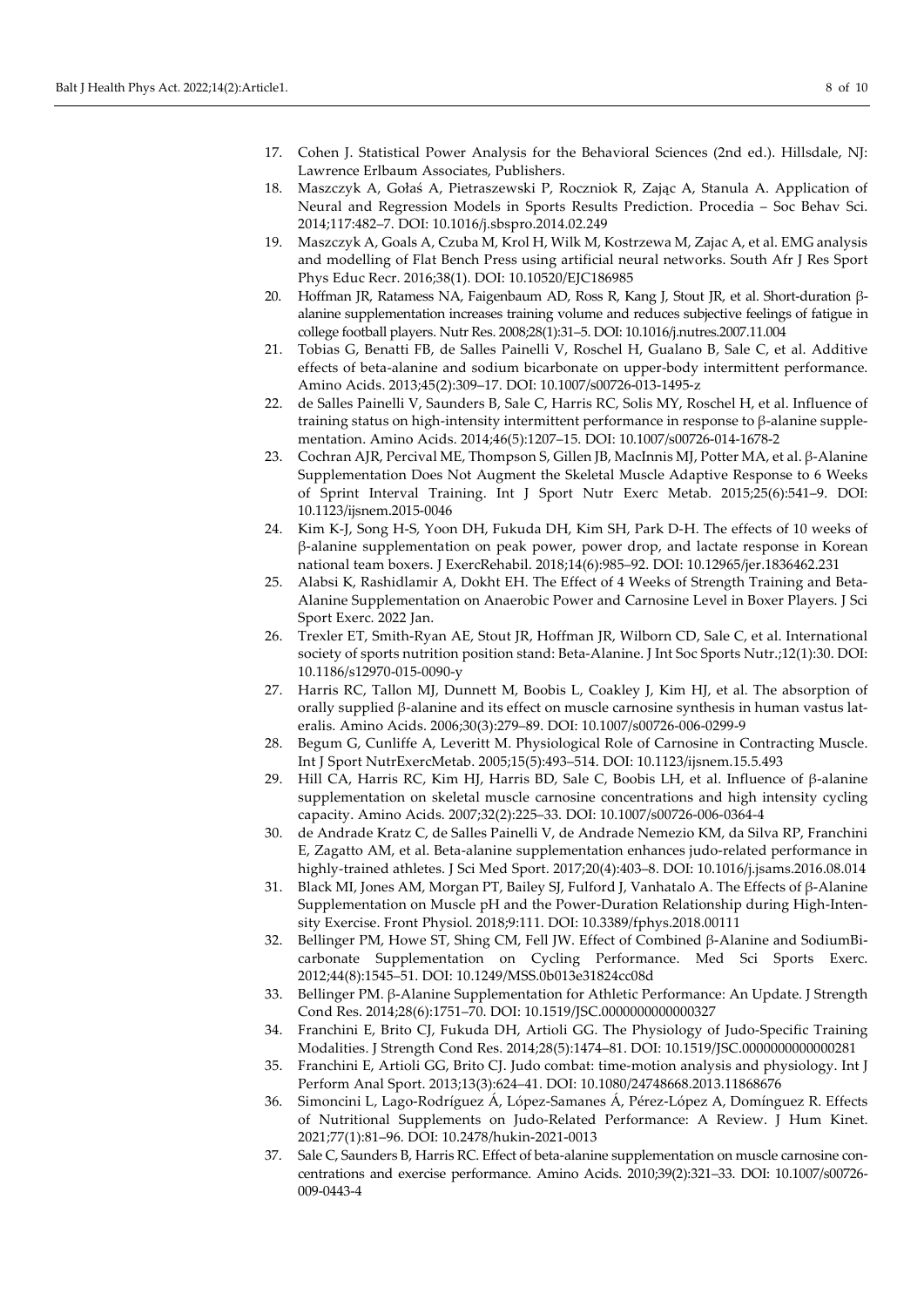- 38. Stellingwerff T, Anwander H, Egger A, Buehler T, Kreis R, Decombaz J, et al. Effect of two β-alanine dosing protocols on muscle carnosine synthesis and washout. Amino Acids. 2012;42(6):2461–72. DOI: [10.1007/s00726-011-1054-4](https://doi.org/10.1007/s00726-011-1054-4)
- 39. Peeling P, Binnie MJ, Goods PSR, Sim M, Burke LM. Evidence-Based Supplements for the Enhancement of Athletic Performance. Int J Sport Nutr Exerc Metab. 2018;28(2):178–87. DOI: [10.1123/ijsnem.2017-0343](https://doi.org/10.1123/ijsnem.2017-0343)